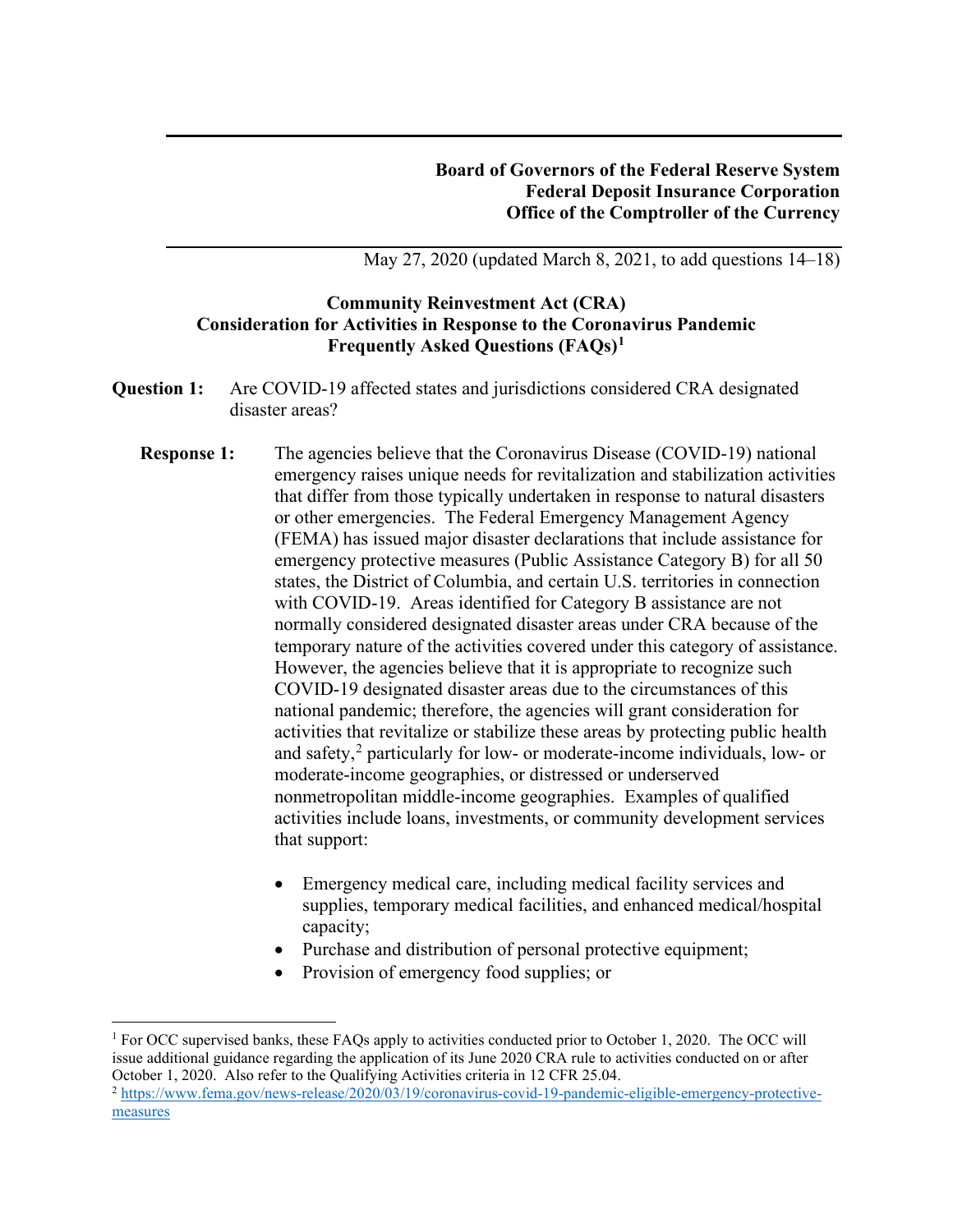- Assistance to state, tribal, territorial, or local governments for emergency management and to support communications of general health and safety information to the public.
- **Question 2:** How long will the agencies grant consideration for activities that revitalize or stabilize COVID-19 designated disaster areas?
	- **Response 2:** The March 19, 2020, Joint Statement<sup>[3](#page-1-0)</sup> indicates that it is effective through the six-month period after the national emergency declaration is lifted, unless extended by the agencies. With specific reference to COVID-19 related revitalization and stabilization activities needed to help protect public health and safety during the health emergency, as FEMA has issued the major disaster declarations described in the Response to Question 1 the agencies believe that a time period of six months after any particular disaster declaration is lifted is an appropriate time period for consideration of such activities.
- **Question 3:** How will activities undertaken in response to COVID-19 that are responsive to community needs be considered in CRA examinations?
	- **Response 3:** In light of the declaration of a national emergency, and consistent with the Joint Statement, the agencies are clarifying that banks will receive favorable CRA consideration for community development activities that are responsive to community needs and conducted in response to COVID-19. Qualifying activities include those that support community services targeted to low- or moderate-income individuals, economic development by meeting the "size" and "purpose" tests, affordable housing for low- or moderate-income individuals or families, or that help to revitalize or stabilize low- or moderate-income geographies or distressed or underserved nonmetropolitan middle-income geographies. As described in the Response to Question 1, qualifying activities also include those that help to stabilize COVID-19 designated disaster areas by protecting public health and safety, particularly for low- or moderate-income individuals or geographies.
- **Question 4:** Can a bank receive consideration for activities related to the COVID-19 emergency and that are conducted on a nationwide basis?
	- **Response 4:** The COVID-19 emergency has had a significant health and economic impact that extends beyond many banks' assessment areas. Banks that are responsive to community development needs and opportunities in their assessment areas will receive favorable consideration for community

<span id="page-1-0"></span><sup>3</sup> [https://www.federalreserve.gov/supervisionreg/caletters/CA%2020-4%20Attachment.pdf;](https://www.federalreserve.gov/supervisionreg/caletters/CA%2020-4%20Attachment.pdf) [https://www.fdic.gov/news/news/financial/2020/fil20019a.pdf;](https://www.fdic.gov/news/news/financial/2020/fil20019a.pdf) [https://occ.gov/news](https://occ.gov/news-issuances/bulletins/2020/bulletin-2020-19.html)[issuances/bulletins/2020/bulletin-2020-19.html](https://occ.gov/news-issuances/bulletins/2020/bulletin-2020-19.html)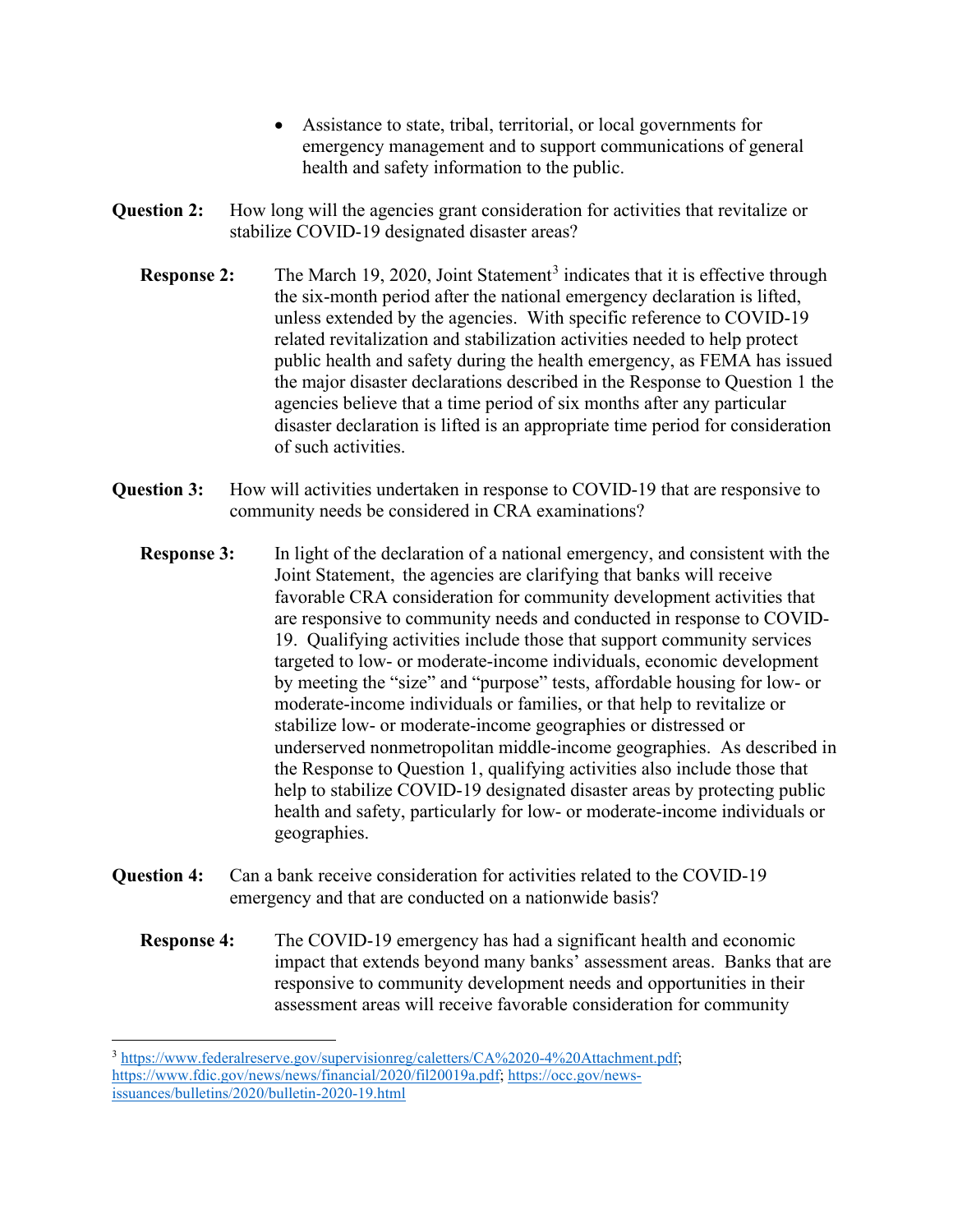development activities located in a broader statewide or regional area that includes the banks' CRA assessment area(s). Banks that are responsive to needs and opportunities in the broader statewide or regional areas that include bank assessment areas may also receive consideration for activities outside those broader statewide or regional areas provided that those activities help to revitalize or stabilize COVID-19 designated disaster areas by protecting public health and safety as described in the Response to Question 1. Activities that benefit low- or moderate-income individuals or geographies, distressed or underserved nonmetropolitan middle-income geographies, or small businesses and small farms will be considered particularly responsive.

- **Question 5:** Are bank loans made under the Paycheck Protection Program (PPP) eligible for CRA consideration? For PPP loans that are eligible community development loans, what is the appropriate community development purpose?
	- **Response 5:** Generally, loans, including PPP loans, in amounts of \$1 million or less to for-profit businesses, or to nonprofit organizations that are secured by nonfarm, nonresidential real estate, are reported and considered as small business loans under the applicable retail lending test. PPP loans will be considered particularly responsive if made to small businesses with gross annual revenues of \$1 million or less or to businesses located in low-or moderate-income geographies or distressed or underserved nonmetropolitan middle-income geographies. Participation in such loan programs could also receive consideration as innovative or flexible lending practices.

PPP loans in amounts greater than \$1 million may be considered as community development loans if they also have a primary purpose of community development as defined under the CRA. Generally, loans to small businesses with gross annual revenues \$1 million or less that create or retain jobs for low- or moderate-income individuals or in low- or moderate-income geographies, or that otherwise meet the economic development "size" and "purpose" tests, qualify as community development loans. Such loans may also qualify if they help to revitalize or stabilize low- or moderate-income geographies or distressed or underserved nonmetropolitan middle-income geographies.

- **Question 6:** How should PPP loans be reported on Call Reports?
	- **Response 6:** PPP loans are Small Business Administration (SBA) 7(a) loans. Banks should follow Call Report requirements for reporting PPP loans based on the loan type, amount, and collateral, as applicable.
- **Question 7:** For PPP loans reported as small business loans (Type 01), with loan amounts of \$1 million or less, made to an existing bank customer, should a bank report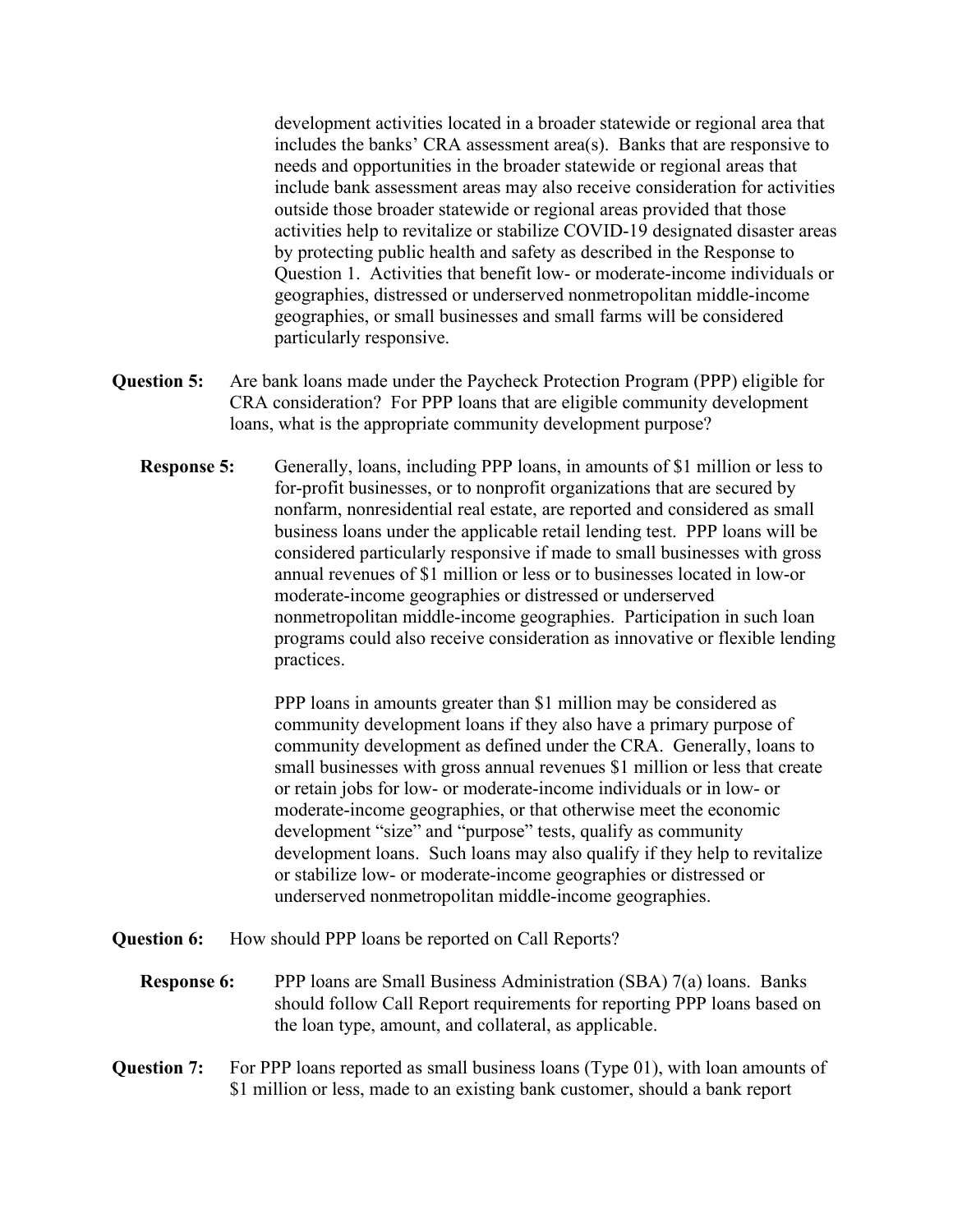revenue on the CRA loan register based on what it had previously gathered about that business? For a new PPP borrower, which has an unknown revenue, may banks use a revenue estimate and report it as having gross annual revenues of "1" (gross annual revenues of \$1 million or less) or must they use a CRA revenue code of "3" (unknown/not used in credit decision).

- **Response 7:** Generally, a bank should rely on and report the gross annual revenues that it considered in making its credit decision. Loans for which the bank did not collect revenue information may not be included when evaluating a bank's performance in lending to businesses and farms with gross annual revenues of \$1 million or less unless the small business or small farm provides supplemental information or the bank has another source demonstrating the borrower's revenue, such as information on existing customers. Banks that have access to an applicant's gross annual revenue information may, but are not required to, report that information. When evaluating CRA performance, the agencies will take into account the unique circumstances affecting borrowers and banks resulting from the COVID-19 emergency and will not penalize a bank for making a large volume of loans for which gross annual revenue information is not available. The agencies will also take into account a bank's good faith efforts demonstrably designed to support low- and moderate-income individuals and small businesses and small farms and its efforts to comply with applicable consumer protection laws.
- **Question 8:** How will PPP loans be considered when evaluating the borrower and geographic distribution of loans and the distribution of loans inside and outside of bank assessment areas?
	- **Response 8:** PPP loans in amounts of \$1 million or less will be considered when evaluating a bank's performance under the applicable retail lending test. This includes the evaluation of performance based on the distribution of loans inside and outside of its assessment areas, by business size based on gross annual revenues, and across geographies of different income levels. The agencies understand that this current environment presents unique challenges. Therefore, although performance may appear to be negatively affected, for example by a high level of out-of-assessment area lending, examiners will consider the information in context and evaluate it accordingly. That said, banks should continue to seek to meet the credit needs of their communities if making a significant amount of loans outside of their assessment areas.

Additionally, an examiner's review of the borrower distribution of retail lending is typically focused on activities within a bank's assessment area(s). However, as noted in  $Q&A$   $.22(b)(2) & (3)$   $-4$  $-4$ , <sup>4</sup> a bank may receive consideration for retail loans to low- or moderate-income

<span id="page-3-0"></span><sup>4</sup> *See* Interagency Questions and Answers Regarding Community Reinvestment, 81 Fed. Reg. 48506 (July 25, 2016).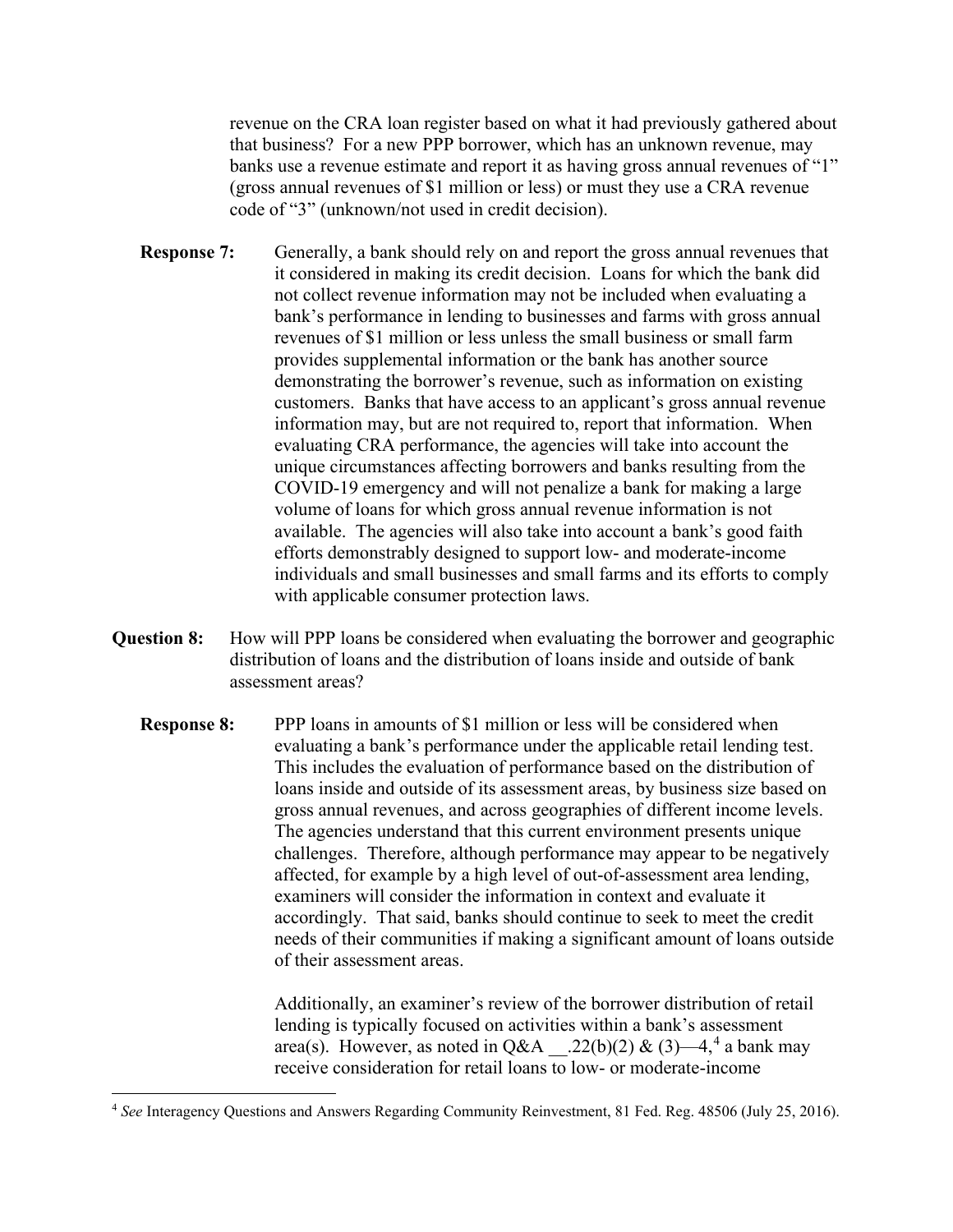individuals, small businesses, or small farms outside of their assessment area(s), provided that they have adequately addressed the needs of borrowers within their assessment area(s).

- **Question 9:** Are bank loans made under the Main Street Lending Program eligible for CRA consideration?
	- **Response 9:** A bank may receive CRA consideration for Main Street Lending Program loans that meet relevant CRA requirements. Specifically, small business loans, including Main Street Lending Program loans, in amounts of \$1 million or less to for-profit businesses, or to nonprofit organizations that are secured by nonfarm, nonresidential real estate, are reported and considered as small business loans under the applicable CRA retail lending test. Main Street Lending Program loans will be considered particularly responsive if made to small businesses with gross annual revenues under \$1 million or to businesses located in low-or moderate-income geographies or distressed or underserved nonmetropolitan middle-income geographies. Such loan programs could also receive consideration as innovative or flexible lending practices.

Main Street Lending Program loans in amounts of greater than \$1 million may be considered as community development loans if they also have a primary purpose of community development as defined under CRA. Generally, loans to small businesses with gross annual revenues of less than \$1 million that create or retain jobs for low- or moderate-income individuals or in low- or moderate-income geographies, or that otherwise meet the economic development "size" and "purpose" tests, qualify as community development loans. Such loans may also qualify if they help to revitalize or stabilize low- or moderate-income geographies or distressed or underserved nonmetropolitan middle-income geographies.

- **Question 10:** The Joint Statement did not include a reference to affordable housing. Will examiners consider bank activities that help to maintain affordable housing for low- or moderate-income individuals, including homeowners or renters, as responsive to community needs during the COVID-19 emergency?
	- **Response 10:** Yes. Community development under CRA includes activities that promote affordable housing, including single-family and multifamily rental housing, for low- or moderate-income individuals or families. Activities that promote housing stability for low- or moderate-income renters who are experiencing financial hardship due to COVID-19 are considered particularly responsive to the unique challenges presented by the COVID-19 emergency. These activities include loan forbearance, reduced payments, loan modifications, or restructuring debt for residential rental property owners who in turn agree to offer rent relief to and suspend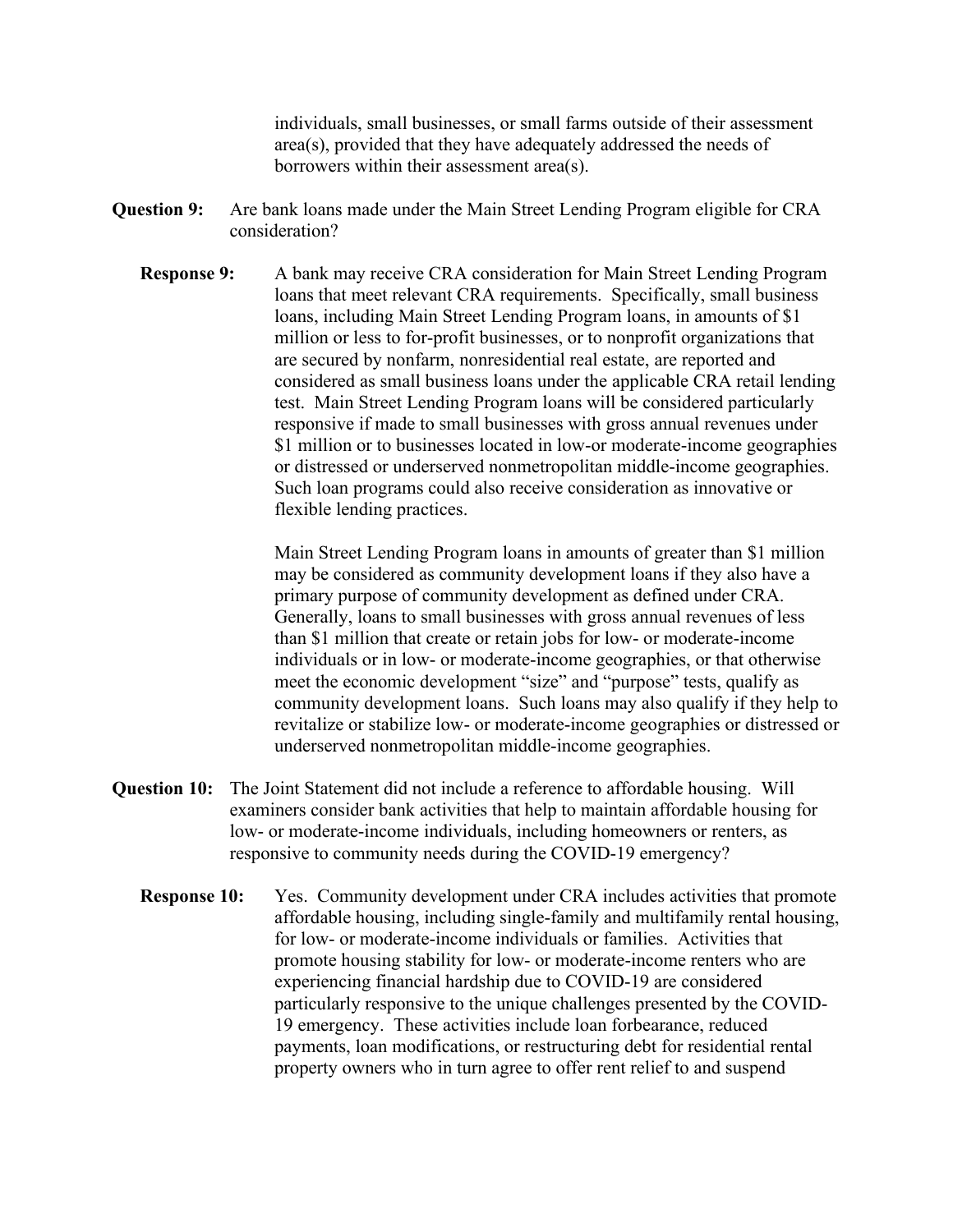evictions for low- or moderate-income renters.<sup>[5](#page-5-0)</sup> In addition, investments in or grants to intermediary organizations that provide housing support for low- or moderate-income individuals are considered responsive to community needs.

Additionally, as the Joint Statement indicates, activities that promote stability for low- or moderate-income homeowners who are experiencing financial hardship due to COVID-19 are also considered particularly responsive to the unique challenges presented by the COVID-19 emergency. These activities include loan forbearance or loan modifications for low- or moderate-income homeowners. These activities will receive favorable consideration when retail lending is evaluated.<sup>[6](#page-5-1)</sup>

All activities must be undertaken in a manner consistent with safe and sound banking practices and applicable consumer protection laws.

- **Question 11:** Will job loss or loss of income due to the COVID-19 emergency be considered when determining whether an individual or family is considered to be low- or moderate-income?
	- **Response 11:** CRA encourages activities that benefit low- or moderate-income individuals and families. This includes individuals and families who have recently become low- or moderate-income due to lost jobs, decreased hours, or furloughs that will reduce income due to the COVID-19 emergency.
- **Question 12:** What retail banking service activities will be considered particularly responsive to the needs of low- and moderate-income individuals due to the COVID-19 emergency?
	- **Response 12:** As the Joint Statement explains, the agencies encourage banks to work with affected individuals and communities, particularly those that are lowor moderate-income. Examples of services that are considered particularly responsive to the needs of low- or moderate-income individuals include cashing federal government stimulus checks at no cost to non-customers or waiving late fees and customer overdraft charges.
- **Question 13:** The Joint Statement highlights loans, investments, and services that support access to health care for low- and moderate-income individuals and communities.

<span id="page-5-0"></span><sup>5</sup> Suspension of evictions for tenants would cover instances involving non-payment of rent related to financial hardship caused by the COVID-19 emergency and instances involving evictions already in process prior to the emergency.

<span id="page-5-1"></span><sup>&</sup>lt;sup>6</sup> An intermediate small bank that is not a Home Mortgage Disclosure Act reporter would have the option to submit for consideration home mortgage loans with a primary purpose of providing affordable housing for low- or moderate-income individuals as a community development activity.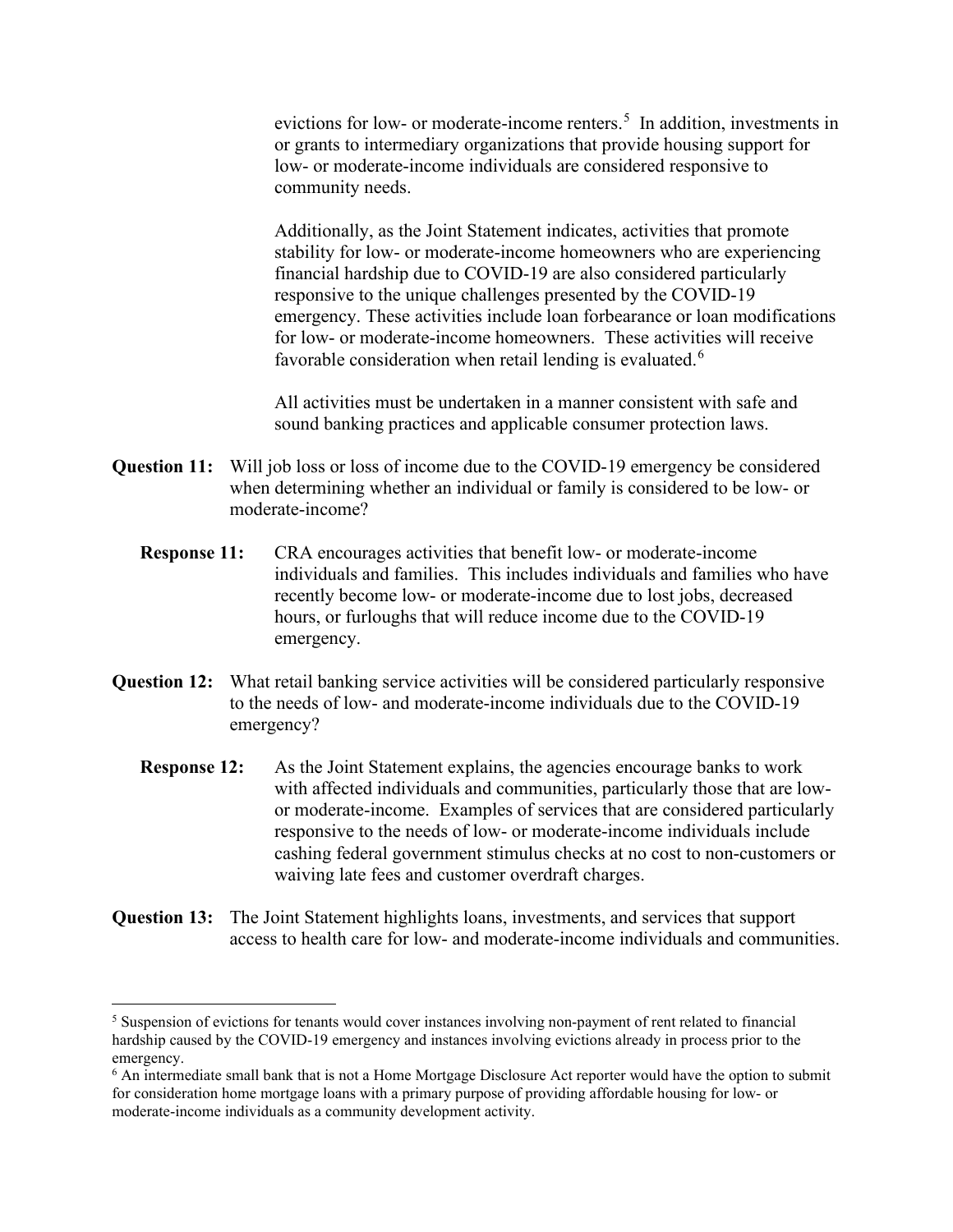Are there other community services that are particularly responsive to the needs of low- and moderate-income individuals during the COVID-19 emergency?

- **Response 13:** Examples of community services that are responsive to the needs of lowand moderate-income individuals due to the COVID-19 emergency include but are not limited to:
	- Childcare for low- or moderate-income essential workers;
	- Food banks:
	- Shelters or programs for individuals facing homelessness or domestic violence;
	- Alcohol or drug recovery programs; or
	- Utility assistance programs.
- **Question 14:** Can banks receive CRA service test consideration for processing Paycheck Protection Program (PPP) or other pandemic-focused loan applications and related loan servicing activities? (new FAQ added March 8, 2021)
	- **Response 14:** The CRA regulatory criteria for the service test do not include loan processing and servicing activities for retail loans originated by the bank.<sup>[7](#page-6-0)</sup> Additionally, the agencies generally consider building new lending platforms and technical assistance provided to borrowers during a loan application process to be activities that banks engage in during the normal course of doing business. Therefore, the agencies will not extend CRA Service Test consideration for PPP-related activities.

The agencies do recognize the Paycheck Protection loan program is responsive to community credit needs. Therefore, these activities will be considered under the CRA Lending Test when evaluating flexible or innovative lending programs offered by the bank.

- **Question 15:** Should banks report, and should examiners give CRA consideration to, PPP loans that have been rescinded or returned under the SBA's safe harbor? (new FAQ added March 8, 2021)
	- **Response 15:** No. Banks should neither report these loans on their CRA loan register nor will examiners consider the loans in their CRA evaluations of banks during the applicable time period, as these loans ultimately had no impact on the relevant business, its employees, or its community.
- **Question 16:** Are PPP loans over \$1 million that are also in low- or moderate-income geographies or in distressed or underserved nonmetropolitan middle-income geographies automatically considered to be community development activities? (new FAQ added March 8, 2021)

<span id="page-6-0"></span> $<sup>7</sup>$  The retail service test criteria include the current distribution of branches, the bank's record of opening and closing</sup> branches, the availability and effectiveness of alternate systems for delivering retail banking services, and the range of services provided. See 12 CFR \_. 24(d) for details.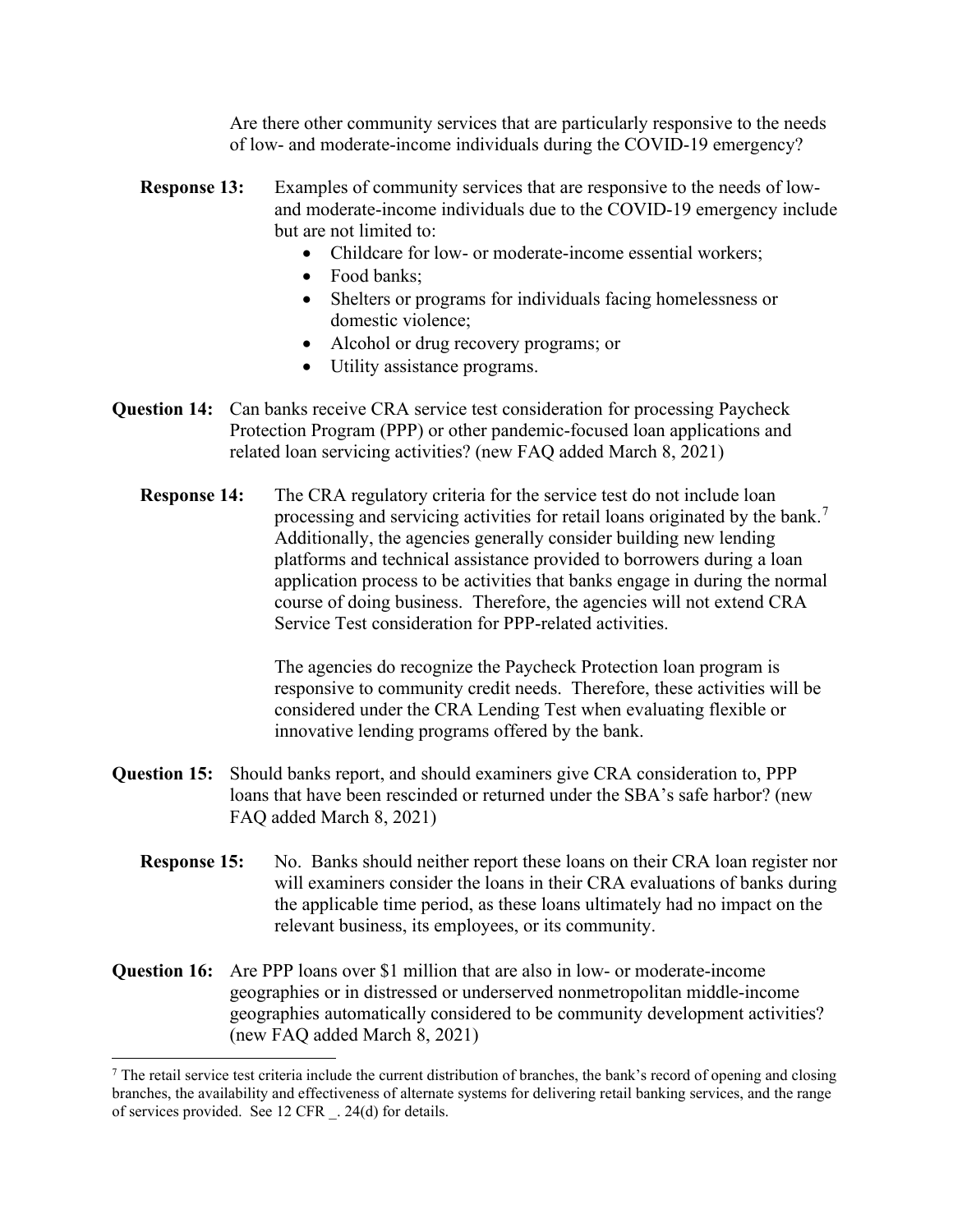- **Response 16:** Yes, a PPP loan greater than \$1 million in one of these geographies will be considered an eligible community development activity. Pursuant to the Interagency Questions and Answers Regarding Community Reinvestment,<sup>[8](#page-7-0)</sup> activities that revitalize or stabilize a low- or moderate-income geography or a distressed or underserved nonmetropolitan middle-income geography help to attract new, or retain existing, jobs, businesses, or residents. The PPP was enacted and signed into law in order to support smaller businesses and retain jobs.
- **Question 17:** Due to the economic distress caused by the COVID-19 pandemic, some banks have been: (a) waiving withdrawal penalties on certificates of deposit (CDs); (b) fulfilling early distribution requests regarding individual retirement accounts (IRAs); (c) allowing draws on home equity lines of credit (HELOCs) during the repayment periods; (d) increasing transaction limits; (e) eliminating overdraft fees; and (f) eliminating ATM fees. Will CRA community development service credit be given for these types of actions during the pandemic? How should banks document these activities and the number of customers served by them? (new FAQ added March 8, 2021)
	- **Response 17:** The *[Joint Statement on CRA Consideration for Activities in Response to](https://www.federalreserve.gov/supervisionreg/caletters/CA%2020-4%20Attachment.pdf)  [COVID-19](https://www.federalreserve.gov/supervisionreg/caletters/CA%2020-4%20Attachment.pdf)* (Joint Statement) on March 19, 2020, explains that the agencies will provide favorable CRA consideration to retail banking services and retail lending activities in a bank's assessment area(s) that are responsive to the needs of low- and moderate-income individuals, small businesses, and small farms affected by the pandemic and that are consistent with safe and sound banking practices. The *Community Reinvestment Act (CRA) Consideration for Activities in Response to the Coronavirus Frequently Asked Questions (FAQs)* include additional examples of such activities.

The waiving of ATM fees, overdraft fees, and early withdrawal penalties on CDs are examples of retail services considered responsive to the needs of low- and moderate-income individuals as explained in the Joint Statement. The waiving of a bank's withdrawal fees on savings accounts is not included in the Joint Statement or the FAQs, but is another example of a responsive service. Allowing a low- or moderate-income individual to make draws from a HELOC during the repayment period could constitute a flexible lending practice. On the other hand, allowing a low- or moderateincome individual to make a withdrawal from an IRA, as allowed under the CARES Act, $9$  or to draw on a HELOC during the draw period are routine banking services and, as such, are not eligible for CRA consideration.

<span id="page-7-0"></span><sup>8</sup> *See* [https://www.ffiec.gov/cra/qnadoc.htm.](https://www.ffiec.gov/cra/qnadoc.htm)

<span id="page-7-1"></span><sup>9</sup> *See* Coronavirus Aid, Relief, and Economic Security Act (CARES Act), [https://www.congress.gov/116/bills/hr748/BILLS-116hr748enr.pdf.](https://www.congress.gov/116/bills/hr748/BILLS-116hr748enr.pdf)